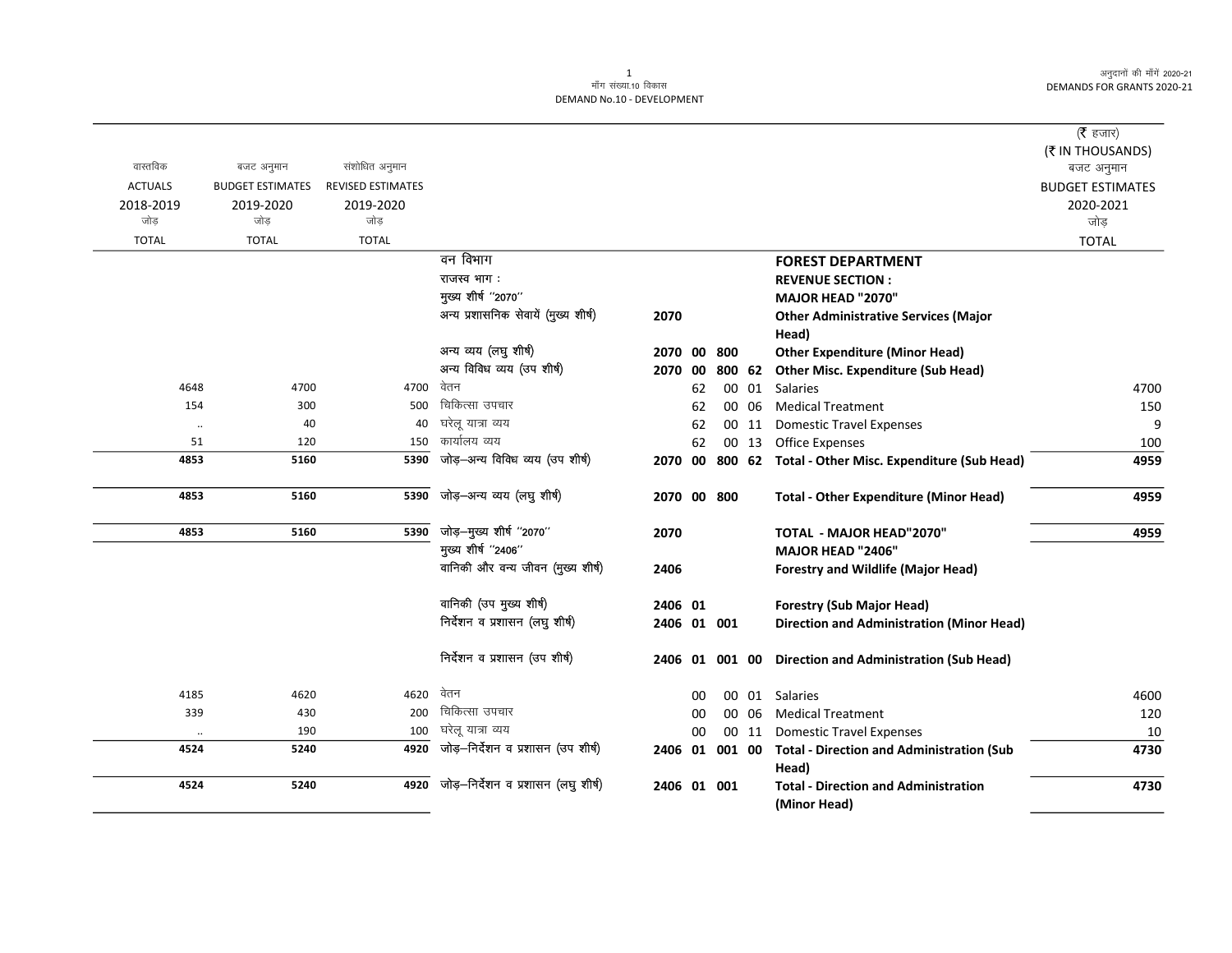|                |                         |                          |                                         |             |    |                |        |                                                   | (रै हजार)               |
|----------------|-------------------------|--------------------------|-----------------------------------------|-------------|----|----------------|--------|---------------------------------------------------|-------------------------|
|                |                         |                          |                                         |             |    |                |        |                                                   | (₹ IN THOUSANDS)        |
| वास्तविक       | बजट अनुमान              | संशोधित अनुमान           |                                         |             |    |                |        |                                                   | बजट अनुमान              |
| <b>ACTUALS</b> | <b>BUDGET ESTIMATES</b> | <b>REVISED ESTIMATES</b> |                                         |             |    |                |        |                                                   | <b>BUDGET ESTIMATES</b> |
| 2018-2019      | 2019-2020               | 2019-2020                |                                         |             |    |                |        |                                                   | 2020-2021               |
| जोड़           | जोड                     | जोड़                     |                                         |             |    |                |        |                                                   | जोड़                    |
| <b>TOTAL</b>   | <b>TOTAL</b>            | <b>TOTAL</b>             |                                         |             |    |                |        |                                                   | <b>TOTAL</b>            |
|                |                         |                          | वन संरक्षण, विकास और उत्थान (लघु शीर्ष) | 2406 01 101 |    |                |        | <b>Forest Conservation, Development and</b>       |                         |
|                |                         |                          |                                         |             |    |                |        | <b>Regeneration (Minor Head)</b>                  |                         |
|                |                         |                          | वन प्रबंधन की गहनता (उप शीर्ष)          |             |    | 2406 01 101 84 |        | <b>Intensification of Forest Management</b>       |                         |
|                |                         |                          |                                         |             |    |                |        | (CSS) (Sub Head)                                  |                         |
| 8000           | $\cdot\cdot$            | $\ldots$                 | कार्यालय व्यय                           |             | 84 |                | 00 13  | <b>Office Expenses</b>                            |                         |
| 8000           | $\ddot{\phantom{a}}$    |                          | जोड़-वन प्रबंधन की गहनता (उप शीर्ष)     |             |    | 2406 01 101 84 |        | <b>Total - Intensification of Forest</b>          | $\cdots$                |
|                |                         |                          |                                         |             |    |                |        | <b>Management (CSS) (Sub Head)</b>                |                         |
| 8000           | $\ddotsc$               |                          | जोड़-वन संरक्षण, विकास और उत्थान        |             |    | 2406 01 101    |        | <b>Total - Forest Conservation, Development</b>   | $\ddot{\phantom{a}}$    |
|                |                         |                          | (लघु शीर्ष)                             |             |    |                |        | and Regeneration (Minor Head)                     |                         |
|                |                         |                          |                                         |             |    |                |        |                                                   |                         |
|                |                         |                          | सामाजिक एवं खेती वानिकी (लघु शीर्ष)     |             |    | 2406 01 102    |        | Social and Farm Forestry (Minor Head)             |                         |
|                |                         |                          |                                         |             |    |                |        |                                                   |                         |
|                |                         |                          | वृक्षारोपण योजना (उप शीर्ष)             | 2406 01     |    |                | 102 99 | <b>Plantation Scheme (Sub Head)</b>               |                         |
|                |                         |                          | वृक्षारोपण व वृक्षों के बीजों का वितरण  |             | 99 | 98             |        | <b>Plantation &amp; Distribution of Seedlings</b> |                         |
|                |                         |                          |                                         |             |    |                |        |                                                   |                         |
|                |                         |                          | वेतन                                    |             | 99 |                |        | 98 01 Salaries                                    |                         |
| 219424         | 239820                  | 229820                   | स्वीकृत                                 |             |    |                |        | Voted                                             | 237400                  |
| $\cdot$ .      | $\cdot\cdot$            | $\ddot{\phantom{0}}$     | भारित                                   |             |    |                |        | Charged                                           | $\cdot\cdot$            |
|                |                         |                          | मजदूरी                                  |             | 99 |                |        | 98 02 Wages                                       |                         |
| $\ddotsc$      | 1100                    | 360                      | स्वीकृत                                 |             |    |                |        | Voted                                             | 396                     |
| $\ldots$       | 40                      | 250                      | भारित                                   |             |    |                |        | Charged                                           | 75                      |
| 43             | 110                     | 85                       | समयोपरि भत्ता                           |             | 99 |                | 98 03  | O.T.A.                                            | $\cdot\cdot$            |
| 5757           | 9680                    | 7500                     | चिकित्सा उपचार                          |             | 99 |                | 98 06  | <b>Medical Treatment</b>                          | 5250                    |
| 618            | 1820                    | 1820                     | घरेलू यात्रा व्यय                       |             | 99 |                | 98 11  | <b>Domestic Travel Expenses</b>                   | 502                     |
| $\cdots$       |                         |                          | कार्यालय व्यय                           |             | 99 |                |        | 98 13 Office Expenses                             |                         |
| 7926           | 8000                    | 13000                    | स्वीकृत                                 |             |    |                |        | Voted                                             | 8000                    |
| $\ldots$       | $\cdot\cdot$            | $\ddot{\phantom{0}}$     | भारित                                   |             |    |                |        | Charged                                           | $\ldots$                |
| 89             | 190                     | 100                      | आपूर्ति और सामग्री                      |             | 99 |                |        | 98 21 Supplies & Materials                        | 50                      |
| 441            | 500                     | 625                      | लघु कार्य                               |             | 99 |                | 98 27  | <b>Minor Works</b>                                | 288                     |
| $\cdot\cdot$   |                         |                          | सूचना तकनीक                             |             | 99 | 99             |        | <b>Information Technology</b>                     |                         |
| 1324           | 1650                    | 1650                     | कार्यालय व्यय                           |             | 99 |                |        | 99 13 Office Expenses                             | 1475                    |
|                |                         |                          |                                         |             |    |                |        |                                                   |                         |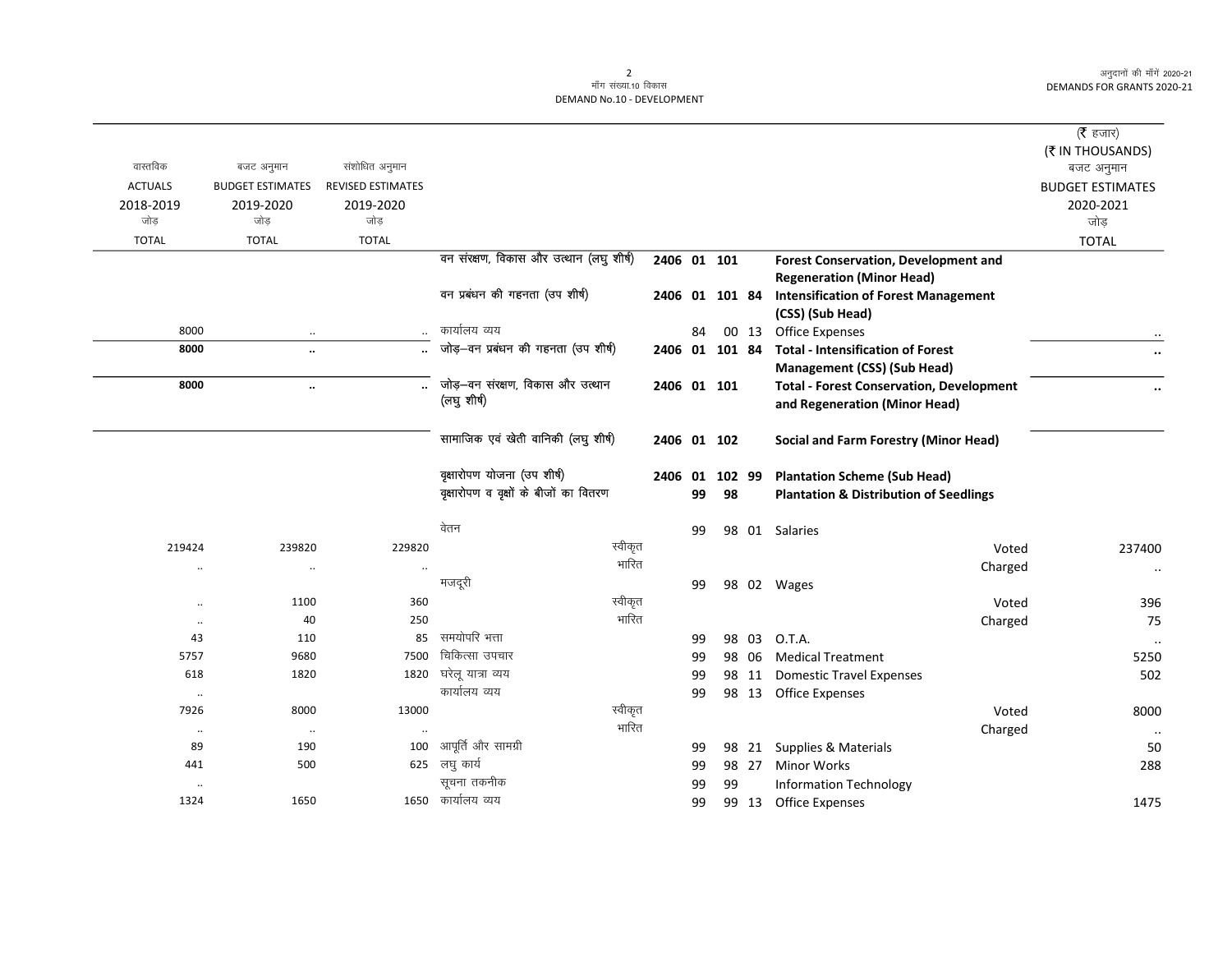| (₹ IN THOUSANDS)<br>वास्तविक<br>संशोधित अनुमान<br>बजट अनुमान<br>बजट अनुमान<br><b>ACTUALS</b><br><b>BUDGET ESTIMATES</b><br><b>REVISED ESTIMATES</b><br><b>BUDGET ESTIMATES</b><br>2018-2019<br>2019-2020<br>2019-2020<br>2020-2021<br>जोड़<br>जोड<br>जोड<br>जोड<br><b>TOTAL</b><br><b>TOTAL</b><br><b>TOTAL</b><br><b>TOTAL</b><br>255210 जोड़-वृक्षारोपण व वृक्षों के बीजों का वितरण<br>235622<br>262910<br>99<br>98<br><b>Total - Plantation &amp; Distribution of</b><br>253436<br><b>Seedlings</b><br>स्वीकृत<br>254960<br>235622<br>262870<br>253361<br>Voted<br>भारित<br>40<br>250<br>75<br>Charged<br>$\ldots$<br>अन्य योजनाएं<br><b>Other Schemes</b><br>99<br>95<br>वेतन<br>5020<br>5620<br>4637<br>99<br>95 01<br>Salaries<br>5800<br>समयोपरि भत्ता<br>20<br>5<br>O.T.A.<br>99<br>95 03<br>6<br>$\cdot\cdot$<br>चिकित्सा उपचार<br>286<br>1190<br>2040<br><b>Medical Treatment</b><br>309<br>99<br>95 06<br>जोड़–अन्य योजनाएं<br>4923<br>6815<br>7080<br>99<br>95<br>6115<br><b>Total - Other Schemes</b><br>जोड़-वृक्षारोपण योजना (उप शीर्ष)<br>262025<br>240545<br>269990<br>2406 01 102 99 Total - Plantation Scheme (Sub Head)<br>259551<br>261775<br>स्वीकृत<br>240545<br>269950<br>259476<br>Voted<br>भारित<br>40<br>250<br>Charged<br>75<br>$\ddotsc$<br>खेती वानिकी (उप शीर्ष)<br>102 98 Farm Forestry (Sub Head)<br>2406 01<br>वेतन<br>7520<br>8329<br>9020<br>98<br>00 01<br>Salaries<br>7000<br>चिकित्सा उपचार<br>67<br>210<br>250<br><b>Medical Treatment</b><br>247<br>98<br>00 06<br>जोड़–खेती वानिकी (उप शीर्ष)<br>9270<br>7730<br>8396<br>102 98 Total - Farm Forestry (Sub Head)<br>7247<br>2406 01<br>प्रशासन प्रबंधन एवं कार्मिकों का प्रशिक्षण<br>2406 01 102 95 Administration management and training<br>(उप शीर्ष)<br>of personnel (Sub Head)<br>वेतन<br>37800<br>35311<br>38800<br>00 01 Salaries<br>40000<br>95<br>मजदूरी<br>870<br>1100<br>200<br>00 02<br>220<br>95<br>Wages<br>समयोपरि भत्ता<br>30<br>$7^{\circ}$<br>00 03<br>O.T.A.<br>95<br>8<br>$\cdot\cdot$<br>चिकित्सा उपचार<br>1296<br>2520<br>1370<br>00 06<br>1507<br>95<br><b>Medical Treatment</b><br>घरेलु यात्रा व्यय<br>60<br>140<br>35<br>154<br>95<br>00 11<br><b>Domestic Travel Expenses</b><br>कार्यालय व्यय<br>15000<br>8005<br>10000<br><b>Office Expenses</b><br>10000<br>95<br>00 13<br>अन्य प्रभार<br>50000<br>95<br>00 50<br><b>Other Charges</b><br>10000<br>$\ldots$<br>$\ddotsc$<br>जोड़—प्रशासन प्रबंधन एव कार्मिकों का<br>104517<br>45517<br>52510<br>2406 01 102 95<br><b>Total - Administration management and</b><br>61889<br>प्रशिक्षणं (उप शीर्ष)<br>training of personnel (Sub Head)<br>जोड़–सामाजिक एवं खेती वानिकी (लघु<br>294458<br>331770<br>374272<br>2406 01 102<br>328687<br><b>Total - Social and Farm Forestry (Minor</b><br>शीर्ष)<br>Head)<br>स्वीकृत<br>374022<br>294458<br>331730<br>328612<br><b>Voted</b><br>भारित<br>40<br>250<br>75<br>Charged<br>$\ldots$ |  |  |  |  | ( <b>रै</b> हजार) |
|-----------------------------------------------------------------------------------------------------------------------------------------------------------------------------------------------------------------------------------------------------------------------------------------------------------------------------------------------------------------------------------------------------------------------------------------------------------------------------------------------------------------------------------------------------------------------------------------------------------------------------------------------------------------------------------------------------------------------------------------------------------------------------------------------------------------------------------------------------------------------------------------------------------------------------------------------------------------------------------------------------------------------------------------------------------------------------------------------------------------------------------------------------------------------------------------------------------------------------------------------------------------------------------------------------------------------------------------------------------------------------------------------------------------------------------------------------------------------------------------------------------------------------------------------------------------------------------------------------------------------------------------------------------------------------------------------------------------------------------------------------------------------------------------------------------------------------------------------------------------------------------------------------------------------------------------------------------------------------------------------------------------------------------------------------------------------------------------------------------------------------------------------------------------------------------------------------------------------------------------------------------------------------------------------------------------------------------------------------------------------------------------------------------------------------------------------------------------------------------------------------------------------------------------------------------------------------------------------------------------------------------------------------------------------------------------------------------------------------------------------------------------------------------------------------------------------------------------------------------------------------------------------------|--|--|--|--|-------------------|
|                                                                                                                                                                                                                                                                                                                                                                                                                                                                                                                                                                                                                                                                                                                                                                                                                                                                                                                                                                                                                                                                                                                                                                                                                                                                                                                                                                                                                                                                                                                                                                                                                                                                                                                                                                                                                                                                                                                                                                                                                                                                                                                                                                                                                                                                                                                                                                                                                                                                                                                                                                                                                                                                                                                                                                                                                                                                                                     |  |  |  |  |                   |
|                                                                                                                                                                                                                                                                                                                                                                                                                                                                                                                                                                                                                                                                                                                                                                                                                                                                                                                                                                                                                                                                                                                                                                                                                                                                                                                                                                                                                                                                                                                                                                                                                                                                                                                                                                                                                                                                                                                                                                                                                                                                                                                                                                                                                                                                                                                                                                                                                                                                                                                                                                                                                                                                                                                                                                                                                                                                                                     |  |  |  |  |                   |
|                                                                                                                                                                                                                                                                                                                                                                                                                                                                                                                                                                                                                                                                                                                                                                                                                                                                                                                                                                                                                                                                                                                                                                                                                                                                                                                                                                                                                                                                                                                                                                                                                                                                                                                                                                                                                                                                                                                                                                                                                                                                                                                                                                                                                                                                                                                                                                                                                                                                                                                                                                                                                                                                                                                                                                                                                                                                                                     |  |  |  |  |                   |
|                                                                                                                                                                                                                                                                                                                                                                                                                                                                                                                                                                                                                                                                                                                                                                                                                                                                                                                                                                                                                                                                                                                                                                                                                                                                                                                                                                                                                                                                                                                                                                                                                                                                                                                                                                                                                                                                                                                                                                                                                                                                                                                                                                                                                                                                                                                                                                                                                                                                                                                                                                                                                                                                                                                                                                                                                                                                                                     |  |  |  |  |                   |
|                                                                                                                                                                                                                                                                                                                                                                                                                                                                                                                                                                                                                                                                                                                                                                                                                                                                                                                                                                                                                                                                                                                                                                                                                                                                                                                                                                                                                                                                                                                                                                                                                                                                                                                                                                                                                                                                                                                                                                                                                                                                                                                                                                                                                                                                                                                                                                                                                                                                                                                                                                                                                                                                                                                                                                                                                                                                                                     |  |  |  |  |                   |
|                                                                                                                                                                                                                                                                                                                                                                                                                                                                                                                                                                                                                                                                                                                                                                                                                                                                                                                                                                                                                                                                                                                                                                                                                                                                                                                                                                                                                                                                                                                                                                                                                                                                                                                                                                                                                                                                                                                                                                                                                                                                                                                                                                                                                                                                                                                                                                                                                                                                                                                                                                                                                                                                                                                                                                                                                                                                                                     |  |  |  |  |                   |
|                                                                                                                                                                                                                                                                                                                                                                                                                                                                                                                                                                                                                                                                                                                                                                                                                                                                                                                                                                                                                                                                                                                                                                                                                                                                                                                                                                                                                                                                                                                                                                                                                                                                                                                                                                                                                                                                                                                                                                                                                                                                                                                                                                                                                                                                                                                                                                                                                                                                                                                                                                                                                                                                                                                                                                                                                                                                                                     |  |  |  |  |                   |
|                                                                                                                                                                                                                                                                                                                                                                                                                                                                                                                                                                                                                                                                                                                                                                                                                                                                                                                                                                                                                                                                                                                                                                                                                                                                                                                                                                                                                                                                                                                                                                                                                                                                                                                                                                                                                                                                                                                                                                                                                                                                                                                                                                                                                                                                                                                                                                                                                                                                                                                                                                                                                                                                                                                                                                                                                                                                                                     |  |  |  |  |                   |
|                                                                                                                                                                                                                                                                                                                                                                                                                                                                                                                                                                                                                                                                                                                                                                                                                                                                                                                                                                                                                                                                                                                                                                                                                                                                                                                                                                                                                                                                                                                                                                                                                                                                                                                                                                                                                                                                                                                                                                                                                                                                                                                                                                                                                                                                                                                                                                                                                                                                                                                                                                                                                                                                                                                                                                                                                                                                                                     |  |  |  |  |                   |
|                                                                                                                                                                                                                                                                                                                                                                                                                                                                                                                                                                                                                                                                                                                                                                                                                                                                                                                                                                                                                                                                                                                                                                                                                                                                                                                                                                                                                                                                                                                                                                                                                                                                                                                                                                                                                                                                                                                                                                                                                                                                                                                                                                                                                                                                                                                                                                                                                                                                                                                                                                                                                                                                                                                                                                                                                                                                                                     |  |  |  |  |                   |
|                                                                                                                                                                                                                                                                                                                                                                                                                                                                                                                                                                                                                                                                                                                                                                                                                                                                                                                                                                                                                                                                                                                                                                                                                                                                                                                                                                                                                                                                                                                                                                                                                                                                                                                                                                                                                                                                                                                                                                                                                                                                                                                                                                                                                                                                                                                                                                                                                                                                                                                                                                                                                                                                                                                                                                                                                                                                                                     |  |  |  |  |                   |
|                                                                                                                                                                                                                                                                                                                                                                                                                                                                                                                                                                                                                                                                                                                                                                                                                                                                                                                                                                                                                                                                                                                                                                                                                                                                                                                                                                                                                                                                                                                                                                                                                                                                                                                                                                                                                                                                                                                                                                                                                                                                                                                                                                                                                                                                                                                                                                                                                                                                                                                                                                                                                                                                                                                                                                                                                                                                                                     |  |  |  |  |                   |
|                                                                                                                                                                                                                                                                                                                                                                                                                                                                                                                                                                                                                                                                                                                                                                                                                                                                                                                                                                                                                                                                                                                                                                                                                                                                                                                                                                                                                                                                                                                                                                                                                                                                                                                                                                                                                                                                                                                                                                                                                                                                                                                                                                                                                                                                                                                                                                                                                                                                                                                                                                                                                                                                                                                                                                                                                                                                                                     |  |  |  |  |                   |
|                                                                                                                                                                                                                                                                                                                                                                                                                                                                                                                                                                                                                                                                                                                                                                                                                                                                                                                                                                                                                                                                                                                                                                                                                                                                                                                                                                                                                                                                                                                                                                                                                                                                                                                                                                                                                                                                                                                                                                                                                                                                                                                                                                                                                                                                                                                                                                                                                                                                                                                                                                                                                                                                                                                                                                                                                                                                                                     |  |  |  |  |                   |
|                                                                                                                                                                                                                                                                                                                                                                                                                                                                                                                                                                                                                                                                                                                                                                                                                                                                                                                                                                                                                                                                                                                                                                                                                                                                                                                                                                                                                                                                                                                                                                                                                                                                                                                                                                                                                                                                                                                                                                                                                                                                                                                                                                                                                                                                                                                                                                                                                                                                                                                                                                                                                                                                                                                                                                                                                                                                                                     |  |  |  |  |                   |
|                                                                                                                                                                                                                                                                                                                                                                                                                                                                                                                                                                                                                                                                                                                                                                                                                                                                                                                                                                                                                                                                                                                                                                                                                                                                                                                                                                                                                                                                                                                                                                                                                                                                                                                                                                                                                                                                                                                                                                                                                                                                                                                                                                                                                                                                                                                                                                                                                                                                                                                                                                                                                                                                                                                                                                                                                                                                                                     |  |  |  |  |                   |
|                                                                                                                                                                                                                                                                                                                                                                                                                                                                                                                                                                                                                                                                                                                                                                                                                                                                                                                                                                                                                                                                                                                                                                                                                                                                                                                                                                                                                                                                                                                                                                                                                                                                                                                                                                                                                                                                                                                                                                                                                                                                                                                                                                                                                                                                                                                                                                                                                                                                                                                                                                                                                                                                                                                                                                                                                                                                                                     |  |  |  |  |                   |
|                                                                                                                                                                                                                                                                                                                                                                                                                                                                                                                                                                                                                                                                                                                                                                                                                                                                                                                                                                                                                                                                                                                                                                                                                                                                                                                                                                                                                                                                                                                                                                                                                                                                                                                                                                                                                                                                                                                                                                                                                                                                                                                                                                                                                                                                                                                                                                                                                                                                                                                                                                                                                                                                                                                                                                                                                                                                                                     |  |  |  |  |                   |
|                                                                                                                                                                                                                                                                                                                                                                                                                                                                                                                                                                                                                                                                                                                                                                                                                                                                                                                                                                                                                                                                                                                                                                                                                                                                                                                                                                                                                                                                                                                                                                                                                                                                                                                                                                                                                                                                                                                                                                                                                                                                                                                                                                                                                                                                                                                                                                                                                                                                                                                                                                                                                                                                                                                                                                                                                                                                                                     |  |  |  |  |                   |
|                                                                                                                                                                                                                                                                                                                                                                                                                                                                                                                                                                                                                                                                                                                                                                                                                                                                                                                                                                                                                                                                                                                                                                                                                                                                                                                                                                                                                                                                                                                                                                                                                                                                                                                                                                                                                                                                                                                                                                                                                                                                                                                                                                                                                                                                                                                                                                                                                                                                                                                                                                                                                                                                                                                                                                                                                                                                                                     |  |  |  |  |                   |
|                                                                                                                                                                                                                                                                                                                                                                                                                                                                                                                                                                                                                                                                                                                                                                                                                                                                                                                                                                                                                                                                                                                                                                                                                                                                                                                                                                                                                                                                                                                                                                                                                                                                                                                                                                                                                                                                                                                                                                                                                                                                                                                                                                                                                                                                                                                                                                                                                                                                                                                                                                                                                                                                                                                                                                                                                                                                                                     |  |  |  |  |                   |
|                                                                                                                                                                                                                                                                                                                                                                                                                                                                                                                                                                                                                                                                                                                                                                                                                                                                                                                                                                                                                                                                                                                                                                                                                                                                                                                                                                                                                                                                                                                                                                                                                                                                                                                                                                                                                                                                                                                                                                                                                                                                                                                                                                                                                                                                                                                                                                                                                                                                                                                                                                                                                                                                                                                                                                                                                                                                                                     |  |  |  |  |                   |
|                                                                                                                                                                                                                                                                                                                                                                                                                                                                                                                                                                                                                                                                                                                                                                                                                                                                                                                                                                                                                                                                                                                                                                                                                                                                                                                                                                                                                                                                                                                                                                                                                                                                                                                                                                                                                                                                                                                                                                                                                                                                                                                                                                                                                                                                                                                                                                                                                                                                                                                                                                                                                                                                                                                                                                                                                                                                                                     |  |  |  |  |                   |
|                                                                                                                                                                                                                                                                                                                                                                                                                                                                                                                                                                                                                                                                                                                                                                                                                                                                                                                                                                                                                                                                                                                                                                                                                                                                                                                                                                                                                                                                                                                                                                                                                                                                                                                                                                                                                                                                                                                                                                                                                                                                                                                                                                                                                                                                                                                                                                                                                                                                                                                                                                                                                                                                                                                                                                                                                                                                                                     |  |  |  |  |                   |
|                                                                                                                                                                                                                                                                                                                                                                                                                                                                                                                                                                                                                                                                                                                                                                                                                                                                                                                                                                                                                                                                                                                                                                                                                                                                                                                                                                                                                                                                                                                                                                                                                                                                                                                                                                                                                                                                                                                                                                                                                                                                                                                                                                                                                                                                                                                                                                                                                                                                                                                                                                                                                                                                                                                                                                                                                                                                                                     |  |  |  |  |                   |
|                                                                                                                                                                                                                                                                                                                                                                                                                                                                                                                                                                                                                                                                                                                                                                                                                                                                                                                                                                                                                                                                                                                                                                                                                                                                                                                                                                                                                                                                                                                                                                                                                                                                                                                                                                                                                                                                                                                                                                                                                                                                                                                                                                                                                                                                                                                                                                                                                                                                                                                                                                                                                                                                                                                                                                                                                                                                                                     |  |  |  |  |                   |
|                                                                                                                                                                                                                                                                                                                                                                                                                                                                                                                                                                                                                                                                                                                                                                                                                                                                                                                                                                                                                                                                                                                                                                                                                                                                                                                                                                                                                                                                                                                                                                                                                                                                                                                                                                                                                                                                                                                                                                                                                                                                                                                                                                                                                                                                                                                                                                                                                                                                                                                                                                                                                                                                                                                                                                                                                                                                                                     |  |  |  |  |                   |
|                                                                                                                                                                                                                                                                                                                                                                                                                                                                                                                                                                                                                                                                                                                                                                                                                                                                                                                                                                                                                                                                                                                                                                                                                                                                                                                                                                                                                                                                                                                                                                                                                                                                                                                                                                                                                                                                                                                                                                                                                                                                                                                                                                                                                                                                                                                                                                                                                                                                                                                                                                                                                                                                                                                                                                                                                                                                                                     |  |  |  |  |                   |
|                                                                                                                                                                                                                                                                                                                                                                                                                                                                                                                                                                                                                                                                                                                                                                                                                                                                                                                                                                                                                                                                                                                                                                                                                                                                                                                                                                                                                                                                                                                                                                                                                                                                                                                                                                                                                                                                                                                                                                                                                                                                                                                                                                                                                                                                                                                                                                                                                                                                                                                                                                                                                                                                                                                                                                                                                                                                                                     |  |  |  |  |                   |
|                                                                                                                                                                                                                                                                                                                                                                                                                                                                                                                                                                                                                                                                                                                                                                                                                                                                                                                                                                                                                                                                                                                                                                                                                                                                                                                                                                                                                                                                                                                                                                                                                                                                                                                                                                                                                                                                                                                                                                                                                                                                                                                                                                                                                                                                                                                                                                                                                                                                                                                                                                                                                                                                                                                                                                                                                                                                                                     |  |  |  |  |                   |
|                                                                                                                                                                                                                                                                                                                                                                                                                                                                                                                                                                                                                                                                                                                                                                                                                                                                                                                                                                                                                                                                                                                                                                                                                                                                                                                                                                                                                                                                                                                                                                                                                                                                                                                                                                                                                                                                                                                                                                                                                                                                                                                                                                                                                                                                                                                                                                                                                                                                                                                                                                                                                                                                                                                                                                                                                                                                                                     |  |  |  |  |                   |
|                                                                                                                                                                                                                                                                                                                                                                                                                                                                                                                                                                                                                                                                                                                                                                                                                                                                                                                                                                                                                                                                                                                                                                                                                                                                                                                                                                                                                                                                                                                                                                                                                                                                                                                                                                                                                                                                                                                                                                                                                                                                                                                                                                                                                                                                                                                                                                                                                                                                                                                                                                                                                                                                                                                                                                                                                                                                                                     |  |  |  |  |                   |
|                                                                                                                                                                                                                                                                                                                                                                                                                                                                                                                                                                                                                                                                                                                                                                                                                                                                                                                                                                                                                                                                                                                                                                                                                                                                                                                                                                                                                                                                                                                                                                                                                                                                                                                                                                                                                                                                                                                                                                                                                                                                                                                                                                                                                                                                                                                                                                                                                                                                                                                                                                                                                                                                                                                                                                                                                                                                                                     |  |  |  |  |                   |
|                                                                                                                                                                                                                                                                                                                                                                                                                                                                                                                                                                                                                                                                                                                                                                                                                                                                                                                                                                                                                                                                                                                                                                                                                                                                                                                                                                                                                                                                                                                                                                                                                                                                                                                                                                                                                                                                                                                                                                                                                                                                                                                                                                                                                                                                                                                                                                                                                                                                                                                                                                                                                                                                                                                                                                                                                                                                                                     |  |  |  |  |                   |
|                                                                                                                                                                                                                                                                                                                                                                                                                                                                                                                                                                                                                                                                                                                                                                                                                                                                                                                                                                                                                                                                                                                                                                                                                                                                                                                                                                                                                                                                                                                                                                                                                                                                                                                                                                                                                                                                                                                                                                                                                                                                                                                                                                                                                                                                                                                                                                                                                                                                                                                                                                                                                                                                                                                                                                                                                                                                                                     |  |  |  |  |                   |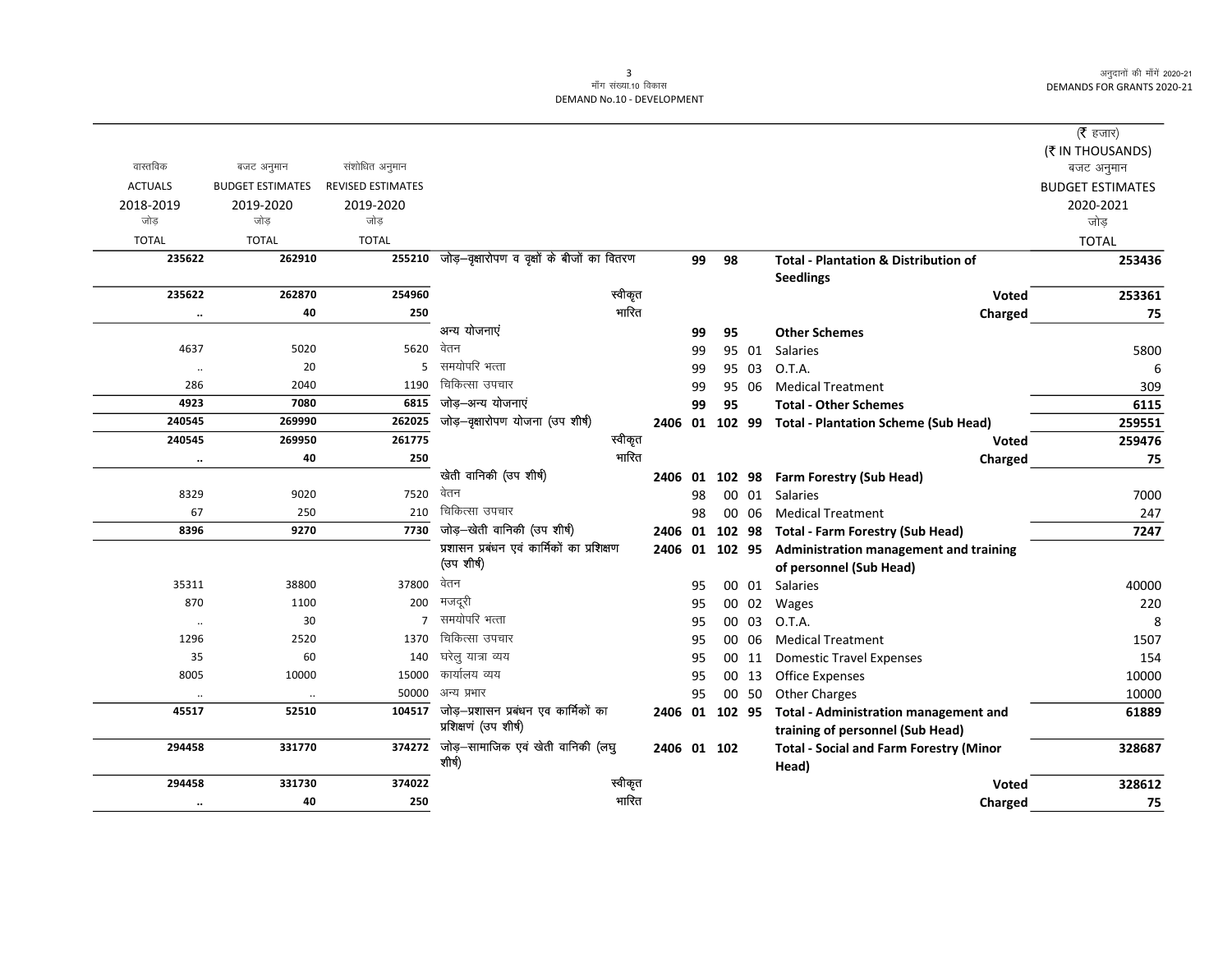|                |                         |                          |                                         |             |    |                |       |                                                         | ( $\bar{\tau}$ हजार)    |
|----------------|-------------------------|--------------------------|-----------------------------------------|-------------|----|----------------|-------|---------------------------------------------------------|-------------------------|
|                |                         |                          |                                         |             |    |                |       |                                                         | (₹ IN THOUSANDS)        |
| वास्तविक       | बजट अनुमान              | संशोधित अनुमान           |                                         |             |    |                |       |                                                         | बजट अनुमान              |
| <b>ACTUALS</b> | <b>BUDGET ESTIMATES</b> | <b>REVISED ESTIMATES</b> |                                         |             |    |                |       |                                                         | <b>BUDGET ESTIMATES</b> |
| 2018-2019      | 2019-2020               | 2019-2020                |                                         |             |    |                |       |                                                         | 2020-2021               |
| जोड            | जोड                     | जोड                      |                                         |             |    |                |       |                                                         | जोड                     |
| <b>TOTAL</b>   | <b>TOTAL</b>            | <b>TOTAL</b>             |                                         |             |    |                |       |                                                         | <b>TOTAL</b>            |
| 306982         | 337010                  | 379192                   | जोड़-वानिकी (उप मुख्य शीर्ष)            | 2406 01     |    |                |       | <b>Total - Forestry (Sub Major Head)</b>                | 333417                  |
| 306982         | 336970                  | 378942                   | स्वीकृत                                 |             |    |                |       | <b>Voted</b>                                            | 333342                  |
| $\ddotsc$      | 40                      | 250                      | भारित                                   |             |    |                |       | Charged                                                 | 75                      |
|                |                         |                          | पर्यावरण वानिकी एवं वन्य जीवन (उप मुख्य | 2406 02     |    |                |       | Environmental Forestry and wild life (Sub               |                         |
|                |                         |                          | शीर्ष)                                  |             |    |                |       | <b>Major Head)</b>                                      |                         |
|                |                         |                          | वन्य जीवन संरक्षण (लघु शीर्ष)           | 2406 02 110 |    |                |       | <b>Wild life preservation (Minor Head)</b>              |                         |
|                |                         |                          | बन्य जीव अभयारण्यों / बन्य जीव खण्ड का  |             |    | 2406 02 110 79 |       | Development of wild life sanctuary/wild                 |                         |
|                |                         |                          | विकास (उप शीर्ष)                        |             |    |                |       | life section (Sub Head)                                 |                         |
| 20948          | 11500                   | 18000                    | आपूर्ति और सामग्री                      |             | 79 |                | 00 21 | Supplies & Materials                                    | 18000                   |
| 7000           | 7000                    | 7000                     | लघु कार्य                               |             | 79 |                | 00 27 | <b>Minor Works</b>                                      | 7000                    |
| 6836           | 6500                    | 10000                    | अन्य प्रभार                             |             | 79 |                | 00 50 | <b>Other Charges</b>                                    | 10000                   |
| 34784          | 25000                   | 35000                    | जोड़-बन्य जीव अभयारण्यों / बन्य जीव     |             |    | 2406 02 110 79 |       | <b>Total - Development of wild life</b>                 | 35000                   |
|                |                         |                          | खण्ड का विकास (उप शीर्ष)                |             |    |                |       | sanctuary/wild life section (Sub Head)                  |                         |
|                |                         |                          | पक्षी व वन्य जीवन अभयारण्य (उप शीर्ष)   |             |    |                |       | 2406 02 110 75 Bird-cum Wildlife sanctuary (Sub Head)   |                         |
| 41800          | 45960                   | 46400                    | वेतन                                    |             | 75 |                |       | 00 01 Salaries                                          | 50000                   |
| 2097           | 2420                    | 2418                     | चिकित्सा उपचार                          |             | 75 |                | 00 06 | <b>Medical Treatment</b>                                | 1640                    |
| 43897          | 48380                   | 48818                    | जोड़-पक्षी व वन्य जीवन अभयारण्य (उप     |             |    |                |       | 2406 02 110 75 Total - Bird-cum-Wildlife sanctuary (Sub | 51640                   |
|                |                         |                          | शीर्ष)                                  |             |    |                |       | Head)                                                   |                         |
|                |                         |                          | वन्यजीवों के आवासों का विकास            |             |    | 2406 02 110 73 |       | <b>Development of Wildlife Habitats (CSS)</b>           |                         |
|                |                         |                          | (सीएसएस) (उप शीर्ष)                     |             |    |                |       | (Sub Head)                                              |                         |
| $\ddotsc$      | 60000                   | 10000                    | अन्य प्रभार                             |             | 73 |                | 00 50 | <b>Other Charges</b>                                    | 50000                   |
|                | 60000                   | 10000                    | जोड़—वन्यजीवों के आवासों का विकास       |             |    |                |       | 2406 02 110 73 Total - Development of Wildlife Habitats | 50000                   |
|                |                         |                          | (सीएसएस) (उप शीर्ष)                     |             |    |                |       | (CSS) (Sub Head)                                        |                         |
| 78681          | 133380                  | 93818                    | जोड़-वन्य जीवन संरक्षण (लघु शीर्ष)      | 2406 02 110 |    |                |       | <b>Total - Wild life preservation (Minor Head)</b>      | 136640                  |
|                |                         |                          | जन उद्यान (लघु शीर्ष)                   | 2406 02 112 |    |                |       | <b>Public Gardens (Minor Head)</b>                      |                         |
|                |                         |                          | चकबन्दी सहित वनों का विकास (उप शीर्ष)   |             |    | 2406 02 112 99 |       | <b>Development of forest including</b>                  |                         |
|                |                         |                          |                                         |             |    |                |       | consolidations (Sub Head)                               |                         |
| 16161          | 7000                    | 20000                    | आपूर्ति और सामग्री                      |             | 99 |                | 00 21 | Supplies & Materials                                    | 16000                   |
| 6885           | 3000                    |                          | 10000 लघु कार्य                         |             | 99 |                | 00 27 | <b>Minor Works</b>                                      | 8000                    |
|                |                         |                          |                                         |             |    |                |       |                                                         |                         |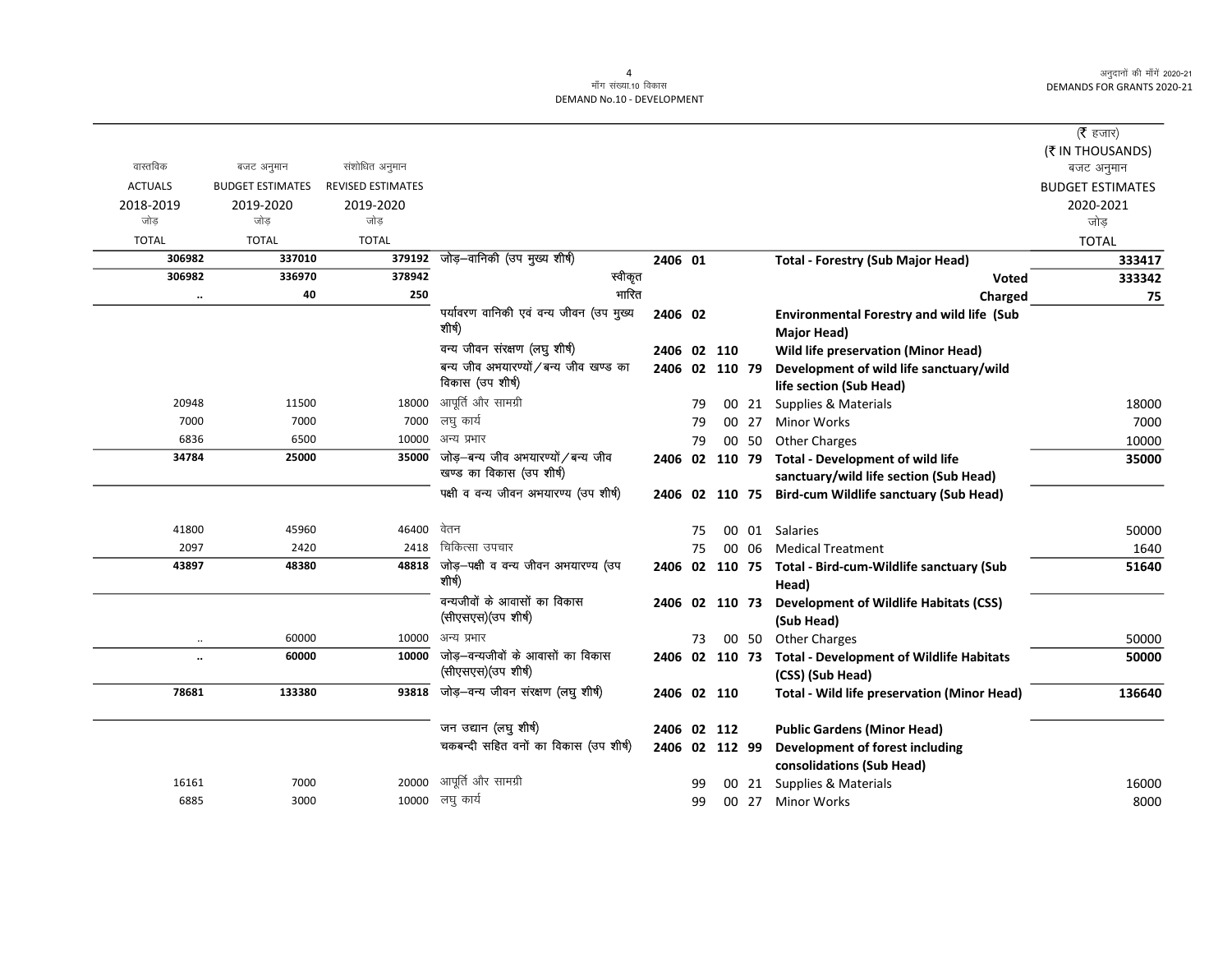|                      |                         |                          |                                           |                |    |                |       |                                                 | ( <b>रै</b> हजार)       |
|----------------------|-------------------------|--------------------------|-------------------------------------------|----------------|----|----------------|-------|-------------------------------------------------|-------------------------|
|                      |                         |                          |                                           |                |    |                |       |                                                 | (₹ IN THOUSANDS)        |
| वास्तविक             | बजट अनुमान              | संशोधित अनुमान           |                                           |                |    |                |       |                                                 | बजट अनुमान              |
| <b>ACTUALS</b>       | <b>BUDGET ESTIMATES</b> | <b>REVISED ESTIMATES</b> |                                           |                |    |                |       |                                                 | <b>BUDGET ESTIMATES</b> |
| 2018-2019            | 2019-2020               | 2019-2020                |                                           |                |    |                |       |                                                 | 2020-2021               |
| जोड                  | जोड                     | जोड                      |                                           |                |    |                |       |                                                 | जोड                     |
| <b>TOTAL</b>         | <b>TOTAL</b>            | <b>TOTAL</b>             |                                           |                |    |                |       |                                                 | <b>TOTAL</b>            |
| 20000                | 20000                   | 30000                    | अन्य प्रभार                               |                | 99 |                | 00 50 | Other Charges                                   | 26000                   |
| 43046                | 30000                   | 60000                    | जोड़–चकबन्दी सहित वनों का विकास (उप       | 2406 02 112 99 |    |                |       | <b>Total - Development of forest including</b>  | 50000                   |
|                      |                         |                          | शीर्ष)                                    |                |    |                |       | consolidations (Sub Head)                       |                         |
| 43046                | 30000                   | 60000                    | जोड़—जन उद्यान (लघु शीर्ष)                | 2406 02 112    |    |                |       | <b>Total - Public Gardens (Minor Head)</b>      | 50000                   |
|                      |                         |                          | अन्य व्यय (लघु शीर्ष)                     | 2406 02 800    |    |                |       | <b>Other Expenditure (Minor Head)</b>           |                         |
|                      |                         |                          | शहरी वन का निर्माण एवं रख-रखाव (उप        |                |    | 2406 02 800 88 |       | <b>Creation and maintenance of Urban Forest</b> |                         |
|                      |                         |                          | शीर्ष)                                    |                |    |                |       | (Sub Head)                                      |                         |
| 4595                 | 4500                    |                          | 9000 आपूर्ति और सामग्री                   |                | 88 |                | 00 21 | Supplies & Materials                            | 9000                    |
| 441                  | 500                     | 3000                     | लघु कार्य                                 |                | 88 |                | 00 27 | <b>Minor Works</b>                              | 3000                    |
| 4875                 | 5000                    | 18000                    | अन्य प्रभार                               |                | 88 |                | 00 50 | <b>Other Charges</b>                            | 18000                   |
| 9911                 | 10000                   |                          | 30000 जोड़-शहरी वन का निर्माण एवं रख-रखाव |                |    | 2406 02 800 88 |       | Total - Creation and maintenance of Urban       | 30000                   |
|                      |                         |                          | (उप शीर्ष)                                |                |    |                |       | Forest (Sub Head)                               |                         |
|                      |                         |                          | दिल्ली में हरियाली गतिविधियों की निगरानी  |                |    | 2406 02 800 87 |       | Monitoring of greening activities in Delhi      |                         |
|                      |                         |                          | (उप शीर्ष)                                |                |    |                |       | (Sub Head)                                      |                         |
| $\ddot{\phantom{a}}$ | 2750                    | 2750                     | आपूर्ति और सामग्री                        |                | 87 |                | 00 21 | Supplies & Materials                            | 2750                    |
| $\ldots$             | 2250                    | 2250                     | अन्य प्रभार                               |                | 87 |                | 00 50 | <b>Other Charges</b>                            | 2250                    |
| $\ddot{\phantom{a}}$ | 5000                    | 5000                     | जोड़—दिल्ली में हरियाली गतिविधियों की     |                |    | 2406 02 800 87 |       | Total - Monitoring of greening activities in    | 5000                    |
|                      |                         |                          | निगरानी (उप शीर्ष)                        |                |    |                |       | Delhi (Sub Head)                                |                         |
| 9911                 | 15000                   | 35000                    | जोड़–अन्य व्यय (लघु शीर्ष)                | 2406 02 800    |    |                |       | <b>Total - Other Expenditure (Minor Head)</b>   | 35000                   |
|                      |                         |                          |                                           |                |    |                |       |                                                 |                         |
| 131638               | 178380                  | 188818                   | जोड़-पर्यावरण वानिकी एवं वन्य जीवन        | 2406 02        |    |                |       | <b>Total - Environmental Forestry and wild</b>  | 221640                  |
|                      |                         |                          | (उप मुख्य शीर्ष)                          |                |    |                |       | life (Sub Major Head)                           |                         |
| 438620               | 515390                  | 568010                   | जोड़-मुख्य शीर्ष "2406"                   | 2406           |    |                |       | <b>TOTAL - MAJOR HEAD"2406"</b>                 | 555057                  |
| 438620               | 515350                  | 567760                   | स्वीकृत                                   |                |    |                |       | <b>Voted</b>                                    | 554982                  |
| $\ldots$             | 40                      | 250                      | भारित                                     |                |    |                |       | Charged                                         | 75                      |
| 443473               | 520550                  | 573400                   | जोड़–राजस्व भाग                           |                |    |                |       | <b>TOTAL - REVENUE SECTION</b>                  | 560016                  |
| 443473               | 520510                  | 573150                   | स्वीकृत                                   |                |    |                |       | Voted                                           | 559941                  |
| $\ddot{\phantom{a}}$ | 40                      | 250                      | भारित                                     |                |    |                |       | Charged                                         | 75                      |
|                      |                         |                          | पूँजी भाग :                               |                |    |                |       | <b>CAPITAL SECTION:</b>                         |                         |
|                      |                         |                          | मुख्य शीर्ष "4406"                        |                |    |                |       | MAJOR HEAD "4406"                               |                         |